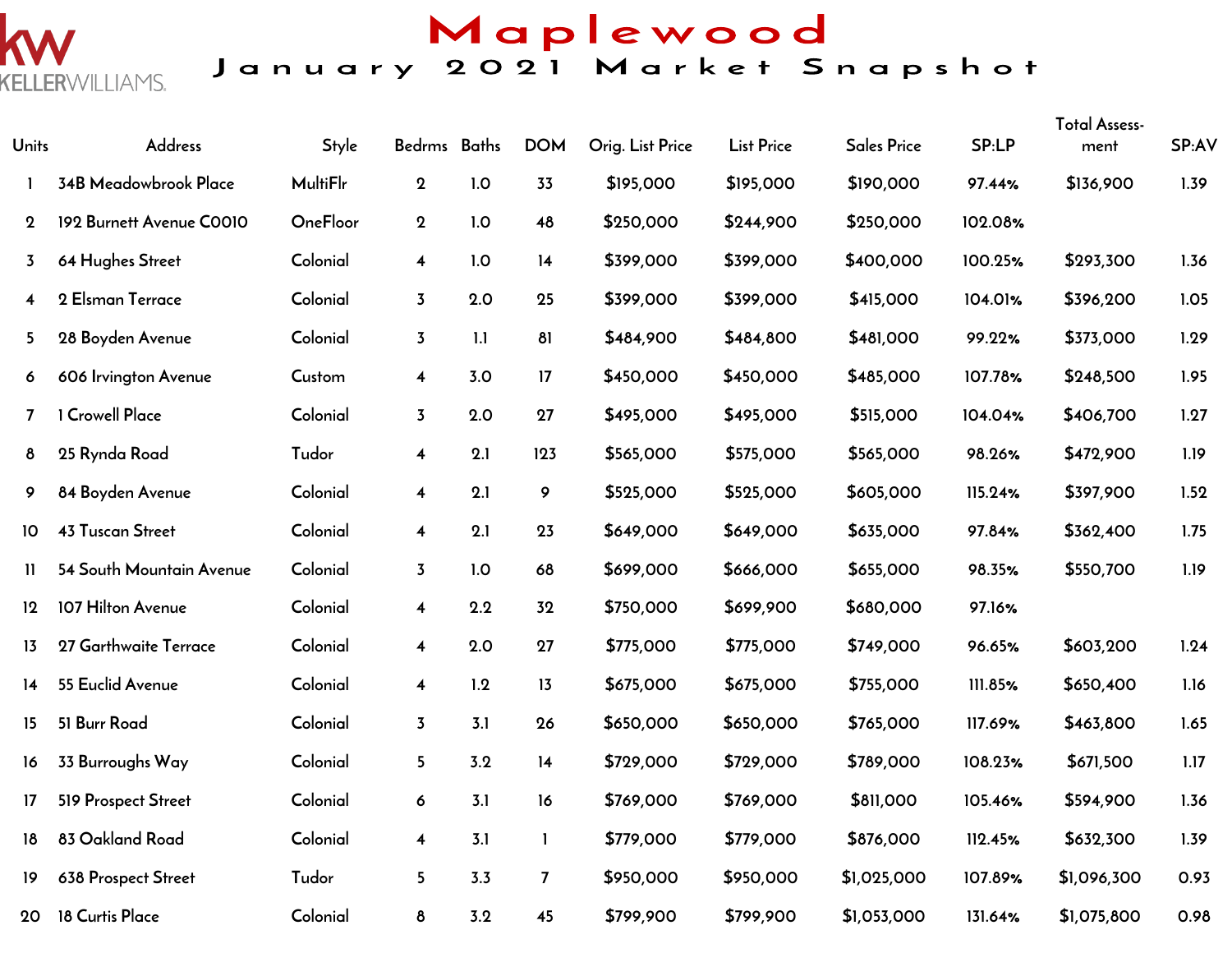

# Maplewood<br>January 2021 Market Snapshot

| <b>Units</b> | <b>Address</b>      | <b>Style</b> | Bedrms Baths            |     | <b>DOM</b>   | Orig. List Price | <b>List Price</b> | <b>Sales Price</b> | SP:LP   | <b>Total Assess-</b><br>ment | SP:AV             |
|--------------|---------------------|--------------|-------------------------|-----|--------------|------------------|-------------------|--------------------|---------|------------------------------|-------------------|
| 21           | 8 Broadview Avenue  | Colonial     | 5                       | 3.2 |              | \$925,000        | \$925,000         | \$1,160,000        | 125.41% |                              |                   |
| 22           | 596 Valley Street   | Colonial     | $\overline{\mathbf{4}}$ | 3.1 | $\mathbf{H}$ | \$925,000        | \$925,000         | \$1,182,600        | 127.85% | \$705,600                    | 1.68              |
| 23           | 422 Walton Road     | Colonial     | 5                       | 3.2 | 20           | \$1,100,000      | \$1,100,000       | \$1,200,000        | 109.09% | \$842,300                    | 1.42              |
| 24           | 503 Prospect Street | Colonial     | 5                       | 2.1 | 15           | \$1,250,000      | \$1,250,000       | \$1,430,000        | 114.40% | \$818,600                    | 1.75              |
| 25           | 15-19 Tower Drive   | Contemp      |                         | 8.2 | 26           | \$2,000,000      | \$2,000,000       | \$2,151,000        | 107.55% | \$1,652,300                  | 1.30 <sub>2</sub> |
|              | <b>AVERAGE</b>      |              |                         |     | 29           | \$727,512        | \$724,380         | \$792,904          | 107.91% |                              | 1.36              |

| <i>Active</i> Listings in Maplewood |           |
|-------------------------------------|-----------|
| Number of Units:                    | 95        |
| Average List Price:                 | \$585,144 |
| Average Days on Market:             | 37        |
|                                     |           |

| <i>"Under Contract"</i> Listings in Maplewood |              |
|-----------------------------------------------|--------------|
| Number of Units:                              | $\mathbf{A}$ |
| Average List Price:                           | \$598,524    |
| Average Days on Market:                       | 40           |
|                                               |              |